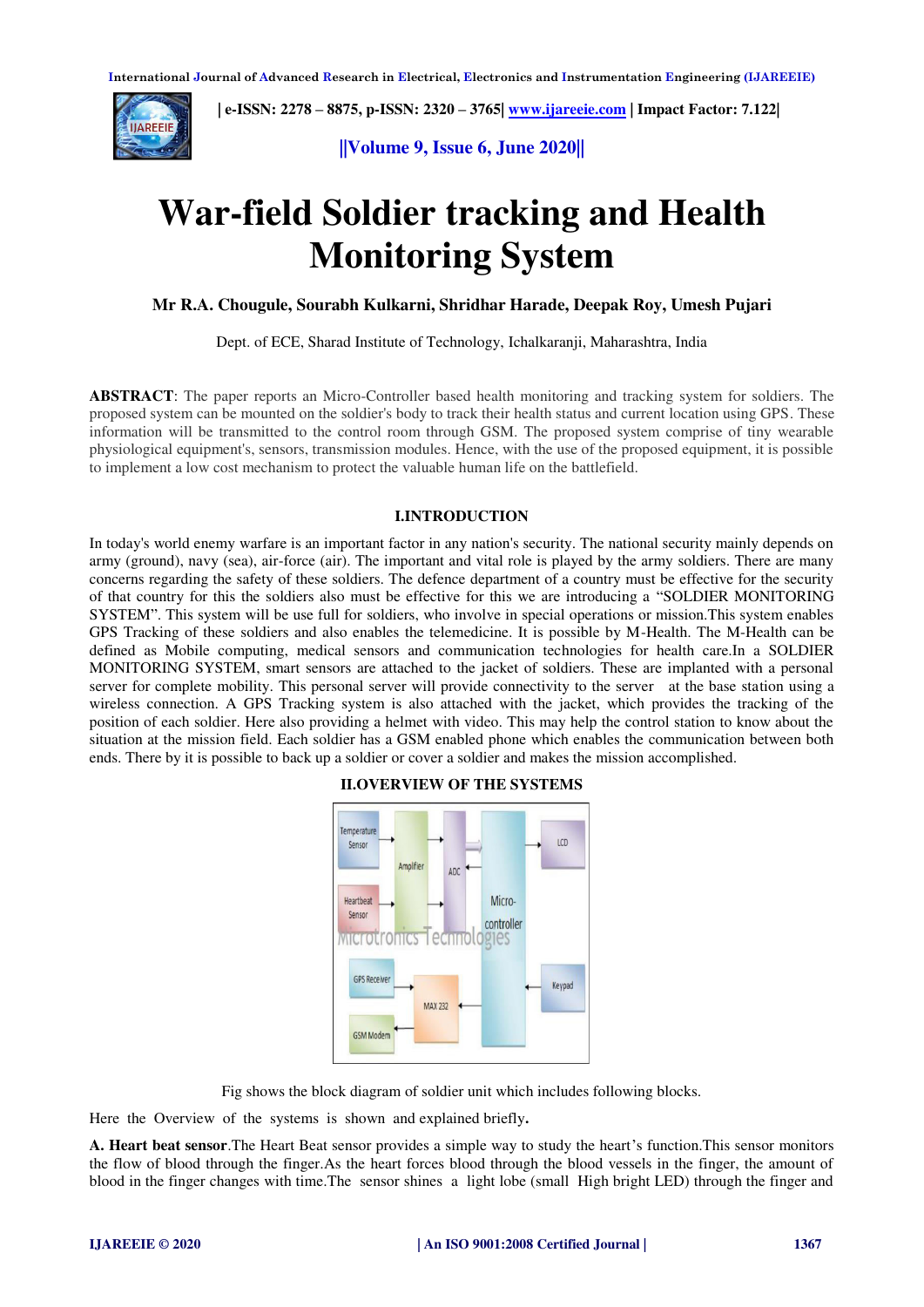**International Journal of Advanced Research in Electrical, Electronics and Instrumentation Engineering (IJAREEIE)** 



 **| e-ISSN: 2278 – 8875, p-ISSN: 2320 – 3765[| www.ijareeie.com](http://www.ijareeie.com/) | Impact Factor: 7.122|** 

## **||Volume 9, Issue 6, June 2020||**

measures the light transmitted to the LDR.The signal obtained from the LDR is amplified by the amplifier and will be filtered and provided to the ADC.

**B. Temperature sensor**: The Temperature can be detected with the help of a temperature sensor LM35,The LM series are precision integrated circuit temperature sensors, whose output voltage is linearly proportional to the Celsius (Centigrade) temperature. Station which when pressed immediately will alert Base station and thus will not wait for heart beats to go out of the normal range

#### **III. MATHEMATICAL MODELING AND SYSTEMS DESIGN**

**Microcontroller:**Microcontrollers are one of the major components in any embedded system. A microcontroller is a small computer on a single integrated circuit containing a processor, core, memory, and programmable input/output peripherals. Microcontrollers work according to the program written inside its program memory. The major use of these single chip computers is in automatic responding devices.AT89C51 microcontroller is used as the brain of circuit. The function of this section is to collect the information about heartbeat of the soldier, atmospheric temperature and location of the soldier in each minute. Then it sends this information to the base unit.

**Power Supply:**The most important section in every electronic circuit is the power supply. For the proper working of all components an unaltered power supply is needed. The supply must be capable of providing the necessary power for each component. At the same time the protection from over voltage must be there.Here for the working of controller a 5V constant power supply is needed. To provide this the supply from the mains is reduced to 12V using a transformer. Then after rectification, it is regulated to 5V. Similarly, for controlling the relay a 12V is needed. This also provided by the power supply section. Since the regulator used for regulation of the power supply have built in over voltage cut-off circuitry, overload cut-off and over temperature cut-off circuitry, all the other components are safe from all these problems.

**LM35 Sensor:**The LM35 are Precision integrated circuit temperature sensor whose output voltage is linearly proportional to oc. The LM35 thus has an advantage their linear temperature sensor calibrated in Kelvin, as the user is not required to subtract a large constant voltage from its output to obtain convenient centigrade scaling low cost is assured by trimming calibration at water level. The LM35's Low Output impedance, linear output precise inherent calibration make interfacing to readout. It can be used as single power supplier or with I supplies. The LM35 series is available packaged in hermetic to 46 transistor packages while the LM 35C, LM35w also available in the plastic To-92 transistor package. The function of LM35 in this project is to monitor the atmospheric temperature.

**Heart Beat Sensor:**In this project we use polar heart rate transmitter and RMC01 receiver as a heartbeat sensor. The use of heartbeat sensor in this project is to measure the heartbeat of soldier to know about the physical status of the soldier.The Polar heart rate receiver component receiver wirelessly receives the heart rate signal from Polar transmitter belt. The complete heart rate measurement system consists of three different parts; transmitter, receiver and electronics and/or display device that is outputting the heart rate value.The transmitter, worn around the chest, electrically detects the heartbeat and starts transmitting a pulse corresponding to each heartbeat. The receiver that is installed on end user equipment receives the signal and generates a corresponding digital pulse that is operated on by the end user equipment electronics.

**GPS Modem**:A GPS modem is used to get the signals and receive the signals from the satellites. The function of GPS modem in this project is used to send the position (Latitude and Longitude) of the soldier from a remote place. The GPS modem will continuously give the data i.e. the latitude and longitude indicating the position of the soldier. The GPS modem gives many parameters as the output, but only the NMEA data coming out is read and sent to the base station at the other end.

**GPS Overview:** The GPS (Global Positioning System) is a "constellation" of 24 well-spaced satellites that orbit the earth and make it possible for people with ground receivers to pinpoint their geographic location. The location accuracy is anywhere from 100 to 10 meters for most equipment. Accuracy can be pinpointed to within 1 meter with special military-approved equipment. GPS equipment is widely used in science and has now become sufficiently low-cost so that almost anyone can own a GPS receiver. The GPS has three components namely: The space segment: consisting of 24 satellites orbiting the earth at an altitude of 11000 nautical miles.The user segment: consisting of a receiver, which is mounted on the unit whose location has to be determined? The control segment consists of various ground stations controlling the satellites.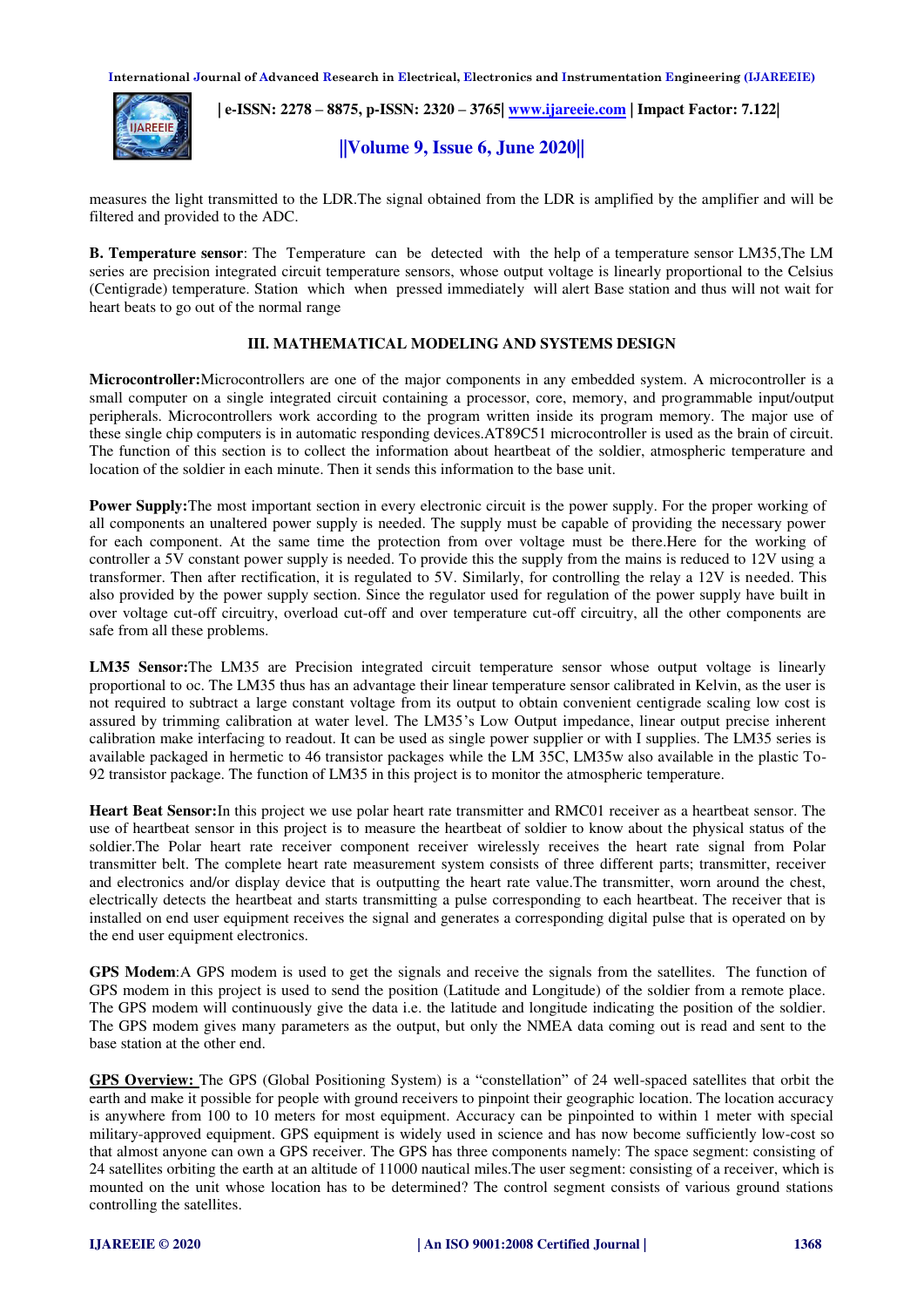**International Journal of Advanced Research in Electrical, Electronics and Instrumentation Engineering (IJAREEIE)** 



 **| e-ISSN: 2278 – 8875, p-ISSN: 2320 – 3765[| www.ijareeie.com](http://www.ijareeie.com/) | Impact Factor: 7.122|** 

## **||Volume 9, Issue 6, June 2020||**

The GPS is owned and operated by the U.S Department of Defense but is available for general use around the world. Briefly, here's how it works:

21 GPS satellites and 3 spare satellites are in orbit at 10,600 miles above the earth. The satellites are spaced so that from any point on earth, 4 satellites will be above the horizon.Each satellite contains a computer, an atomic clock and a radio. With an understanding of its own orbit and the clock, it continually broadcasts its changing position and time. (Once a day, each satellite checks its own sense of time and position with a ground station and makes any minor correction).On the ground, any GPS receiver contains a computer that "triangulates" its own position by getting bearings from 3 or 4 satellites. The result is provided in the form of a geographic position- Longitude and latitude, for most of the receivers, within 100 meters.If the receiver is also equipped with a display screen that shows a map, the position can be shown on the map.If the 4th satellite can be received, the receiver/computer can figure out the altitude as well as the geographic position. If you are moving, your receiver may also be able to calculate your speed and direction of travel and give the estimated times of arrival to specified destinations.

 For a GPS receiver to function, it needs to lock onto satellite signals. Each satellite broadcasts two signals at 1.57542GHz and 1.2276GHz, denoted as L1 and L2, respectively. A satellite specific code, known as the course acquisition (C/A) code, is used to discern satellites. Correlation of the transmitted codes against local codes is needed to locate satellites in frequency space. The 1023 bit C/A code modulates the L1 at 1.023MHz, repeating every millisecond. Accumulation of this 1000Hz data is required for a receiver to operate.

Once the GPS receiver made the calculation, it can tell the latitude, the longitude and the altitude of its' current position. This doesn't tell much to the average user. So in order to make use of the GPS receiver more user-friendly many receivers send this data to a program which displays a map and can show the position on it. Geographical Information System (GIS) is a computer-based software capable of handling maps and various details given on the map. Data generated by the GPS use spatial data referenced to the earth. In other words this data is the coordinates of its own position expressed in latitude and longitude. This data needs to be positioned on a map of the area for any useful analysis. GPS is being used in science to provide data that has never been available before in the quantity and degree of accuracy that the GPS makes possible. GPS receivers are becoming consumer products. In addition to their outdoor use, receivers can be used in cars to relate the driver's location with traffic and weather information.

**GPS Module:** CPIT GPS module SA3618/SA3618P (patch on top) is a high sensitivity ULTRA LOW power consumption cost efficient, compact size; plug & play GPS module board designed for a broad spectrum of OEM system applications. The GPS module receiver will track up to 16 satellites at a time while providing fast time-to-first fix and 1Hz navigation updates. Its superior capability meets the sensitivity & accuracy requirements of car navigation as well as other location-based applications, such as AVL system. Handheld navigator, PDA, pocket PC, or any battery-operated navigation system. The module communicates with application system via RS232 (TTL level) with NMEA0183 protocol.

**Main Features:**Built-in high performance NMEX chipset.Average Cold Start in 60 seconds.Ultra-Low power consumption. ( SA3618 27mA typ @ 3.3V ),16 channels All-in-View tracking.On chip 4Mb flash memory.TTL level serial port for GPS receiver command message Interface. Compact Board Size.



.